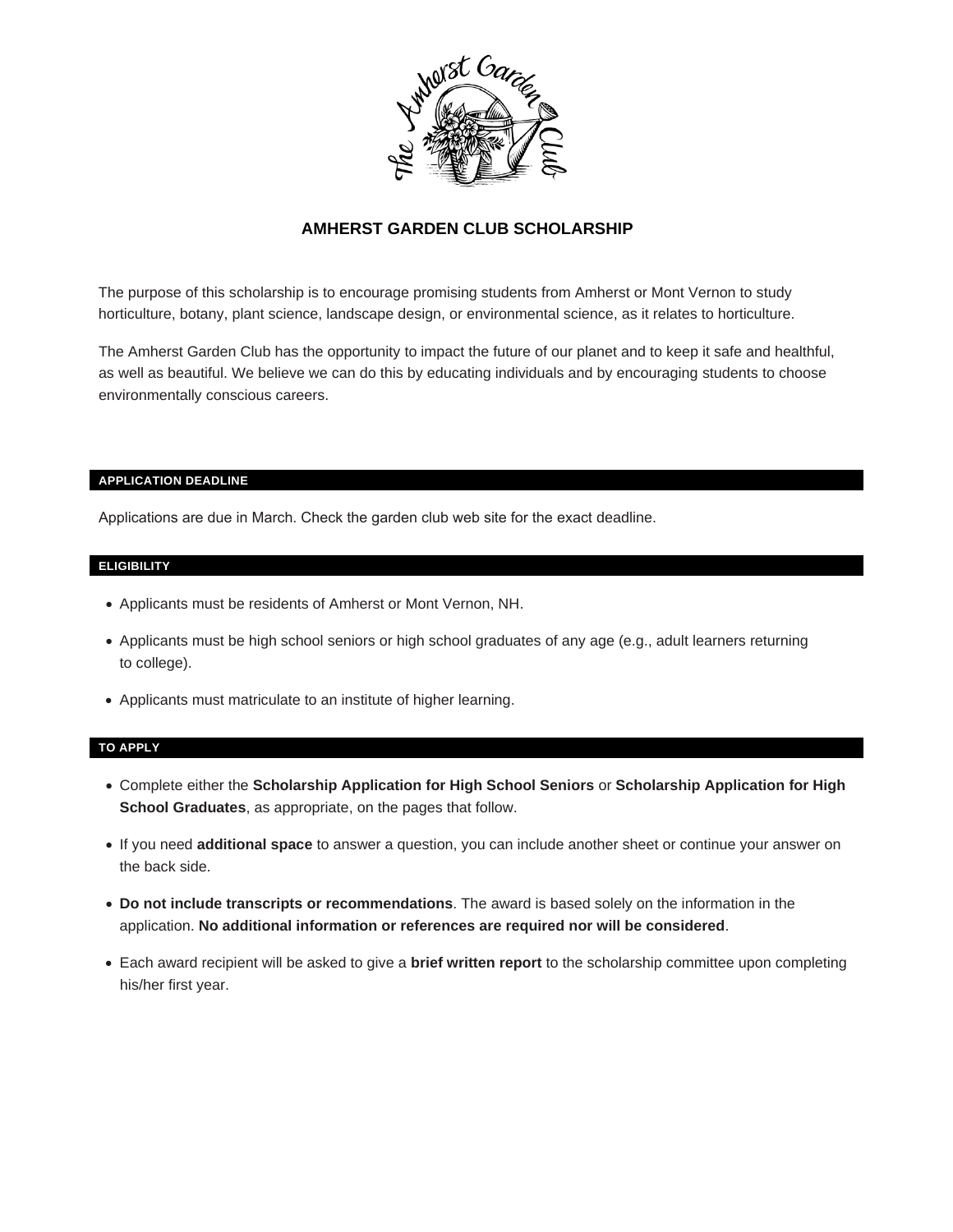

# **AMHERST GARDEN CLUB SCHOLARSHIP APPLICATION FOR HIGH SCHOOL SENIORS**

| <b>APPLICANT INFORMATION</b>                                            |                           |  |  |
|-------------------------------------------------------------------------|---------------------------|--|--|
|                                                                         |                           |  |  |
|                                                                         |                           |  |  |
|                                                                         |                           |  |  |
|                                                                         |                           |  |  |
| Parent/Guardian Name(s) (including title, e.g., Mr., Mrs., Ms., Dr.):   |                           |  |  |
|                                                                         |                           |  |  |
| <b>SIGNATURES</b>                                                       |                           |  |  |
| I declare that the information in this application is true and correct. |                           |  |  |
|                                                                         |                           |  |  |
|                                                                         | Date ____________________ |  |  |

**1. List the schools/colleges/universities to which you have applied:**

**2. List the schools/colleges/universities to which you have been accepted, and indicate which you plan to attend:**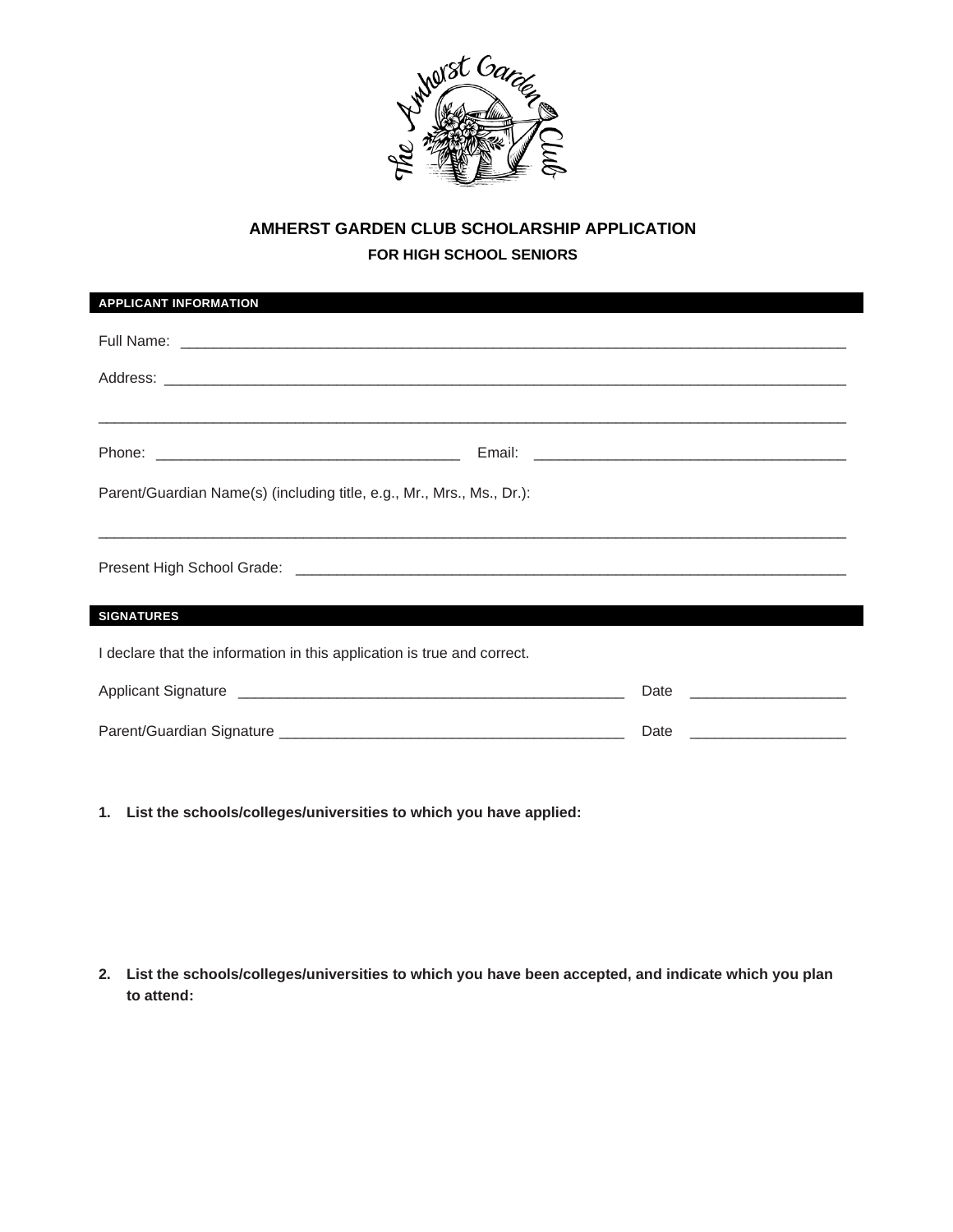

# **AMHERST GARDEN CLUB SCHOLARSHIP APPLICATION FOR HIGH SCHOOL SENIORS**

**3. Which area of study related to horticulture, botany, plant science, landscape design, or environmental science, as it relates directly to horticulture, do you plan to pursue and why are you interested in this field?**

**4. What goals do you hope to achieve in your chosen field?**

**5. What has been your personal involvement in activities related to your chosen field of study?**

**6. Why do you believe you are deserving of scholarship support?**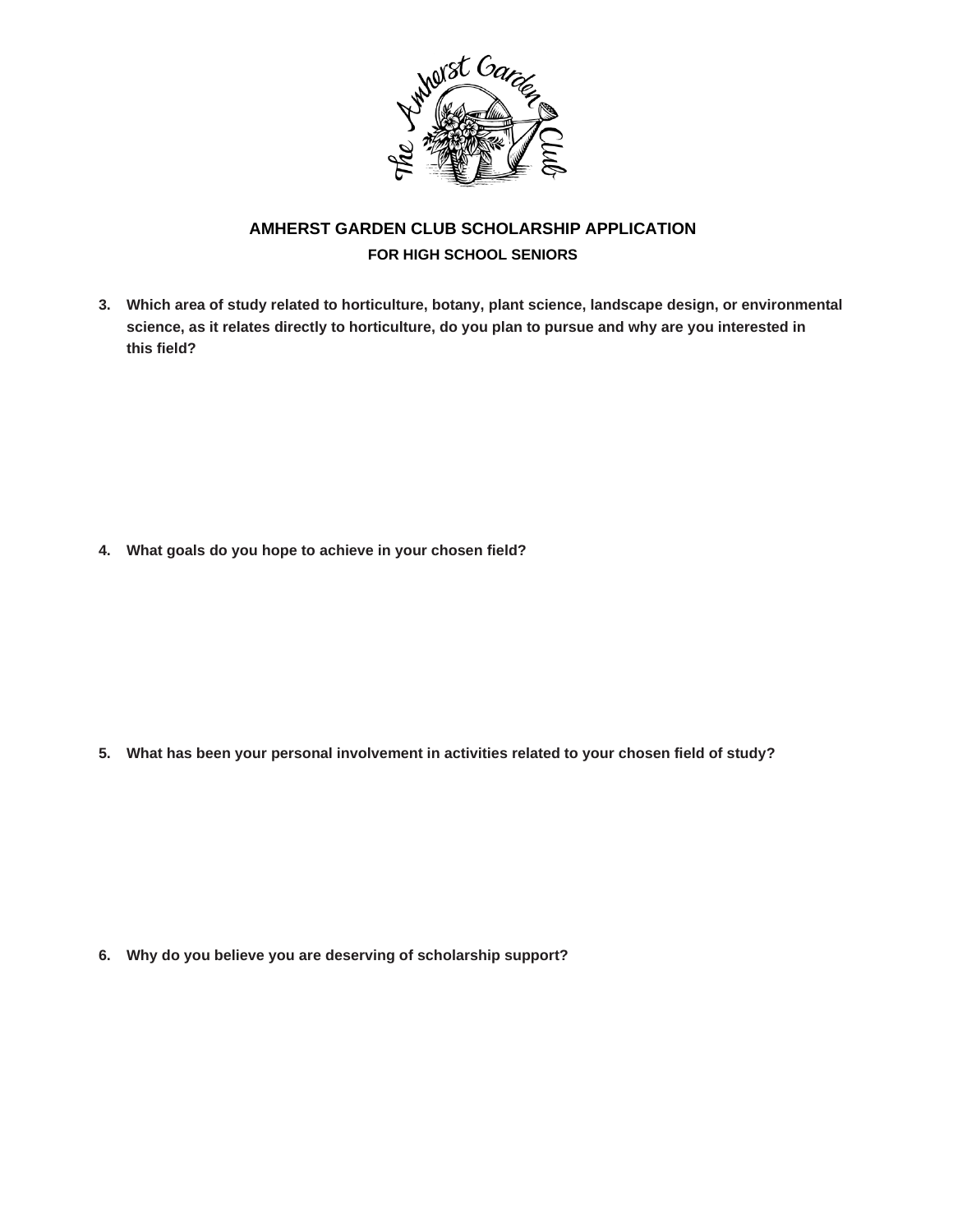

# **AMHERST GARDEN CLUB SCHOLARSHIP APPLICATION FOR HIGH SCHOOL SENIORS**

**7. What is your proudest accomplishment?**

**8. List your school and community volunteer activities and any leadership positions you have held:**

**9. What academic distinctions or honors have you received?**

**10. List your work experience:**

*Applicants attending Souhegan High School should submit their application to the school's Student Services Office. All others should mail their application to:*

> **Amherst Garden Club Attn: Scholarship Committee P.O. Box 694 Amherst, NH 03031**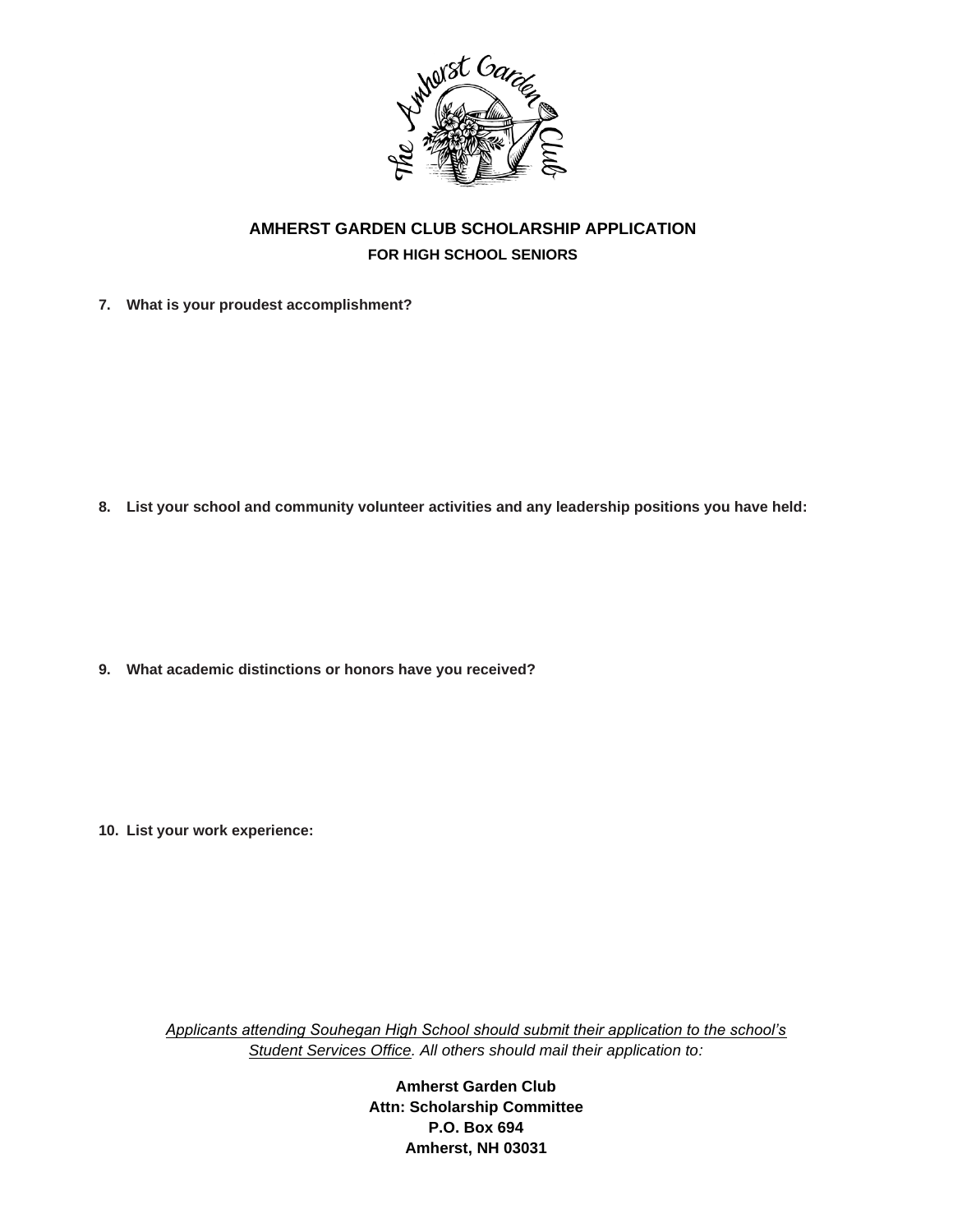

# **AMHERST GARDEN CLUB SCHOLARSHIP APPLICATION FOR HIGH SCHOOL GRADUATES**

|                                                                         |  | Year Graduated: ___________                              |  |
|-------------------------------------------------------------------------|--|----------------------------------------------------------|--|
| <b>SIGNATURE</b>                                                        |  |                                                          |  |
| I declare that the information in this application is true and correct. |  |                                                          |  |
|                                                                         |  | Date<br>the control of the control of the control of the |  |

Please answer the following questions. Your answers need only be long enough to sufficiently address the questions.

**1. What year do you intend to graduate?**

**2. What field of study or major are you pursuing?**

**3. What is your current Grade Point Average?**